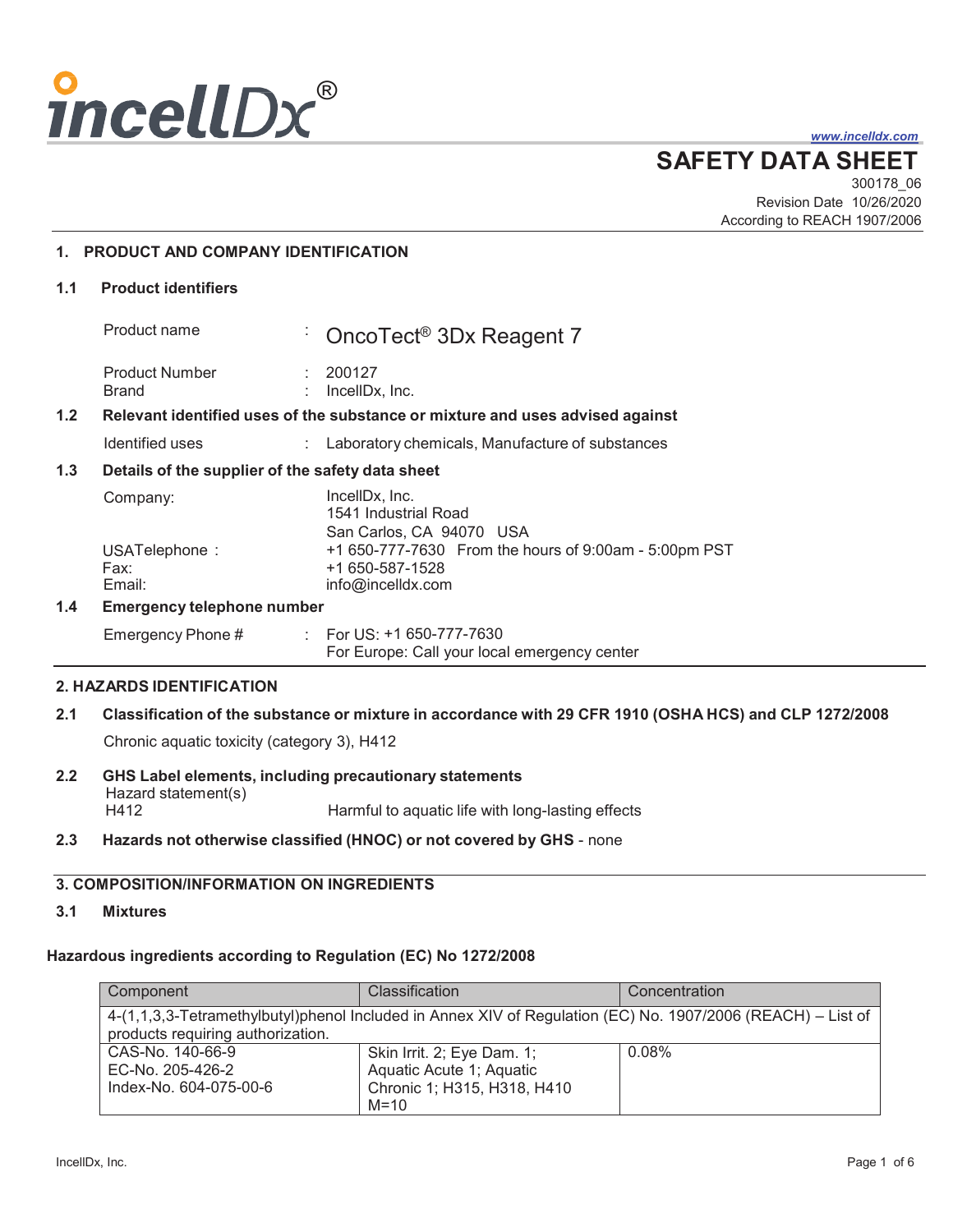#### **4. FIRST AID MEASURES**

#### **4.1 Description of first aid measures**

#### **General advice**

Consult a physician. Show this safety data sheet to the doctor in attendance

#### **If inhaled**

If breathed in, move person into fresh air. If not breathing, give artificial respiration.

#### **In case of skin contact**

Wash off with soap and plenty of water.

#### **In case of eye contact**

Flush eyes with water as a precaution.

#### **If swallowed**

Never give anything by mouth to an unconscious person. Rinse mouth with water.

#### **4.2 Most important symptoms and effects, both acute and delayed** The most important known symptoms and effects are described in the labelling (see section 2.2) and/or in section 11

#### **4.3 Indication of any immediate medical attention and special treatment needed** no data available

#### **5. FIREFIGHTING MEASURES**

#### **5.1 Extinguishing media**

**Suitable extinguishing media** Use water spray, alcohol-resistant foam, dry chemical or carbon dioxide.

#### **5.2 Special hazards arising from the substance or mixture**  Carbon oxides

#### **5.3 Advice for firefighters** Wear self contained breathing apparatus for fire fighting if necessary.

**5.4 Further information** no data available

# **6. ACCIDENTAL RELEASE MEASURES**

**6.1 Personal precautions, protective equipment and emergency procedures** Avoid breathing vapours, mist or gas. For personal protection see section 8.

#### **6.2 Environmental precautions** Prevent further leakage or spillage if safe to do so. Do not let product enter drains. Discharge into the environment must be avoided.

- **6.3 Methods and materials for containment and cleaning up** Keep in suitable, closed containers for disposal.
- **6.4 Reference to other sections** For disposal see section 13.

#### **7. HANDLING AND STORAGE**

#### **7.1 Precautions for safe handling**

For precautions see section 2.2.

**7.2 Conditions for safe storage, including any incompatibilities** Keep container tightly closed in a dry and well-ventilated place.

#### **7.3 Specific end use(s)**

Apart from the uses mentioned in section 1.2 no other specific uses are stipulated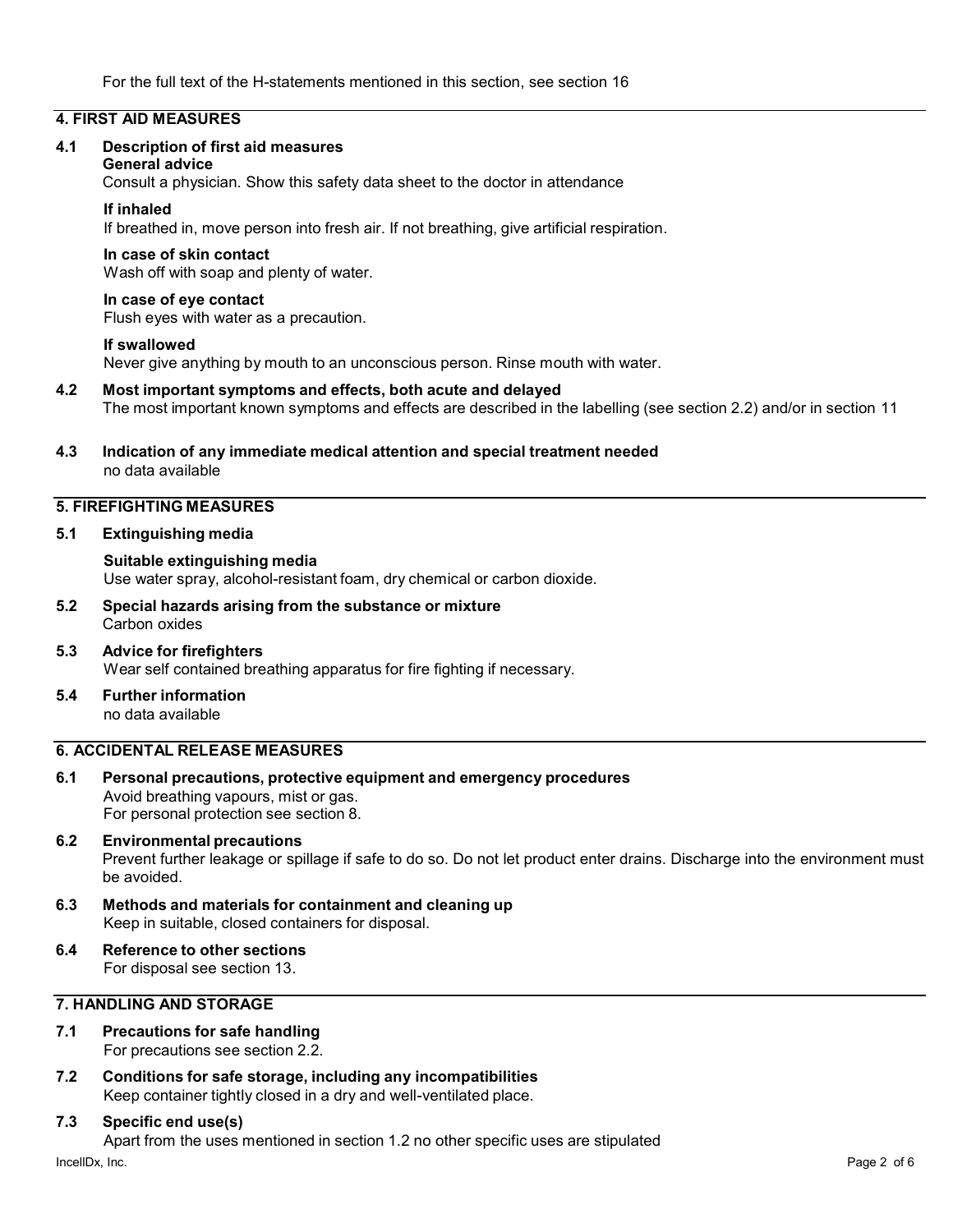#### **8. EXPOSURE CONTROLS/PERSONAL PROTECTION**

#### **8.1 Control parameters**

#### **Components with workplace control parameters** Contains no substances with occupational exposure limit values.

#### **8.2 Exposure controls**

**Appropriate engineering controls**

General industrial hygiene practice.

#### **Personal protective equipment**

#### **Eye/face protection**

Use equipment for eye protection tested and approved under appropriate government standards such as NIOSH (US) or EN 166(EU).

#### **Skin protection**

Handle with gloves. Gloves must be inspected prior to use. Use proper glove removal technique (without touching glove's outer surface) to avoid skin contact with this product. Dispose of contaminated gloves after use in accordance with applicable laws and good laboratory practices. Wash and dry hands.

#### **Body Protection**

impervious clothing, The type of protective equipment must be selected according to the concentration and amount of the dangerous substance at the specific workplace.

#### **Respiratory protection**

Respiratory protection not required. For nuisance exposures use type OV/AG (US) or type ABEK (EU EN 14387) respirator cartridges. Use respirators and components tested and approved under appropriate government standards such as NIOSH (US) or CEN (EU).

#### **Control of environmental exposure**

No special environmental precautions required.

#### **9. PHYSICAL AND CHEMICAL PROPERTIES**

#### **9.1 Information on basic physical and chemical properties**

- a) Appearance: Form: liquid
- b) Odour: no data available
- c) Odour Threshold: no data available
- d) pH: no data available
- e) Melting point/freezing point: no data available
- f) Initial boiling point and boiling range: no data available
- g) Flash point: no data available
- h) Evapouration rate: no data available
- i) Flammability (solid, gas): no data available
- j) Upper/lower flammability or explosive limits: no data available
- k) Vapour pressure: no data available
- l) Vapour density: no data available
- m) Relative density: no data available
- n) Water solubility: no data available
- o) Partition coefficient: n-octanol/water: no data available
- p) Auto-ignition temperature: no data available
- q) Decomposition temperature: no data available
- r) Viscosity: no data available
- s) Explosive properties: no data available
- t) Oxidizing properties: no data available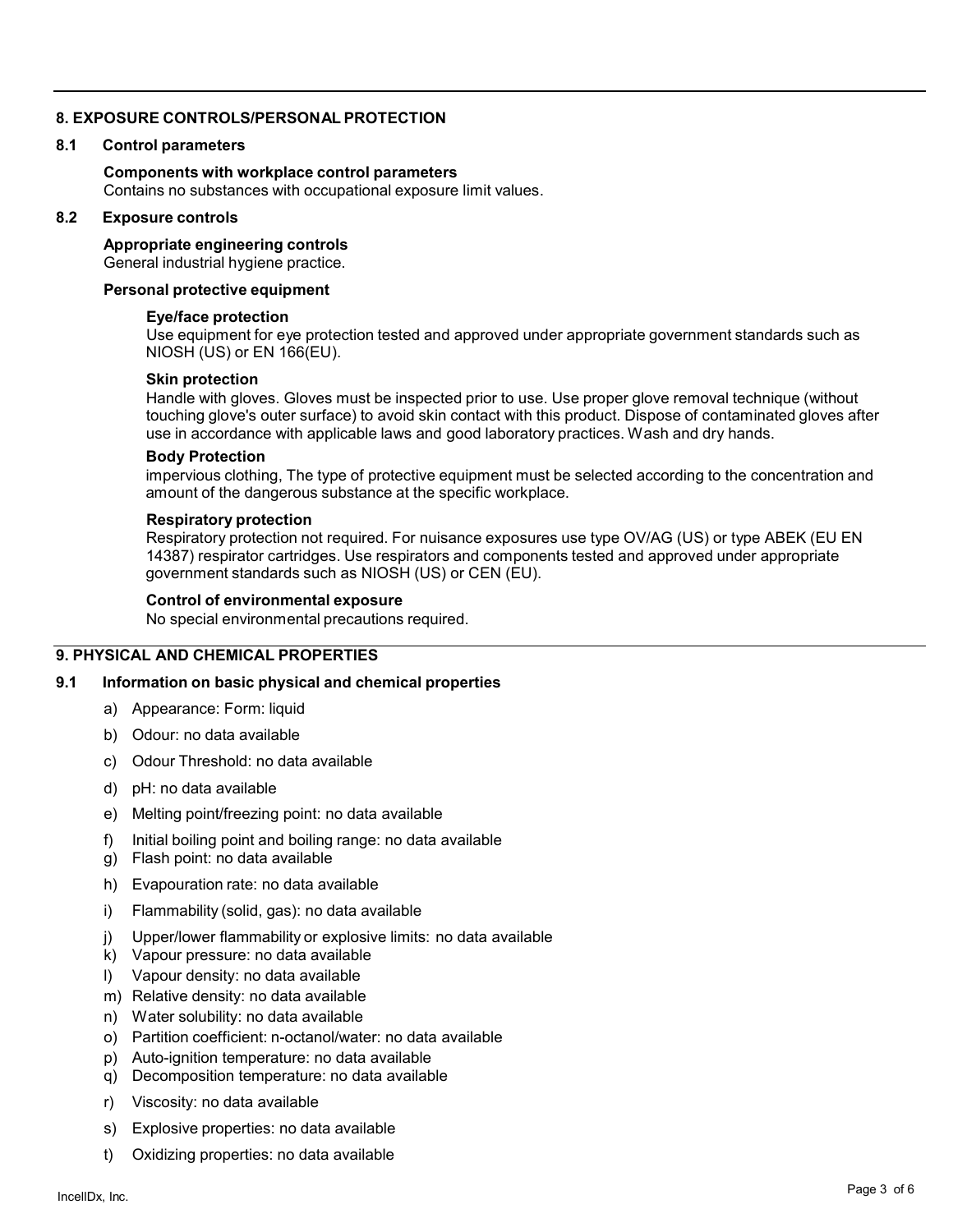#### **9.2 Other safety information**

no data available

#### **10. STABILITY AND REACTIVITY**

# **10.1 Reactivity**

no data available

#### **10.2 Chemical stability** Stable under recommended storage conditions.

- **10.3 Possibility of hazardous reactions** no data available
- **10.4 Conditions to avoid** no data available
- **10.5 Incompatible materials** Strong oxidizing materials

#### **10.6 Hazardous decomposition products**

Other decomposition products - no data available Hazardous decomposition products formed under fire conditions. - Nature of decomposition products not known. In the event of fire: see section 5

#### **11. TOXICOLOGICAL INFORMATION**

#### **11.1 Information on toxicological effects**

#### **Acute toxicity**

LD50 Oral - rat - male and female - > 2,000 mg/kg (OECD Test Guideline 401)

#### **Skin corrosion/irritation**

Skin - rabbit Result: Irritating to skin. - 4 h (OECD Test Guideline 404)

#### **Serious eye damage/eye irritation**

Eyes - rabbit Result: Risk of serious damage to eyes. - 1 h (OECD Test Guideline 405)

#### **Respiratory or skin sensitisation**

guinea pig Result: Does not cause skin sensitisation. (OECD Test Guideline 406)

#### **Germ cell mutagenicity**

Hamster **Ovary** Result: negative

#### **Carcinogenicity**

- IARC: No component of this product present at levels greater than or equal to 0.1% is identified as probable, possible or confirmed human carcinogen by IARC.
- ACGIH: No component of this product present at levels greater than or equal to 0.1% is identified as a carcinogen or potential carcinogen by ACGIH.
- NTP: No component of this product present at levels greater than or equal to 0.1% is identified as a known or anticipated carcinogen by NTP.
- OSHA: No component of this product present at levels greater than or equal to 0.1% is identified as a carcinogen or potential carcinogen by OSHA.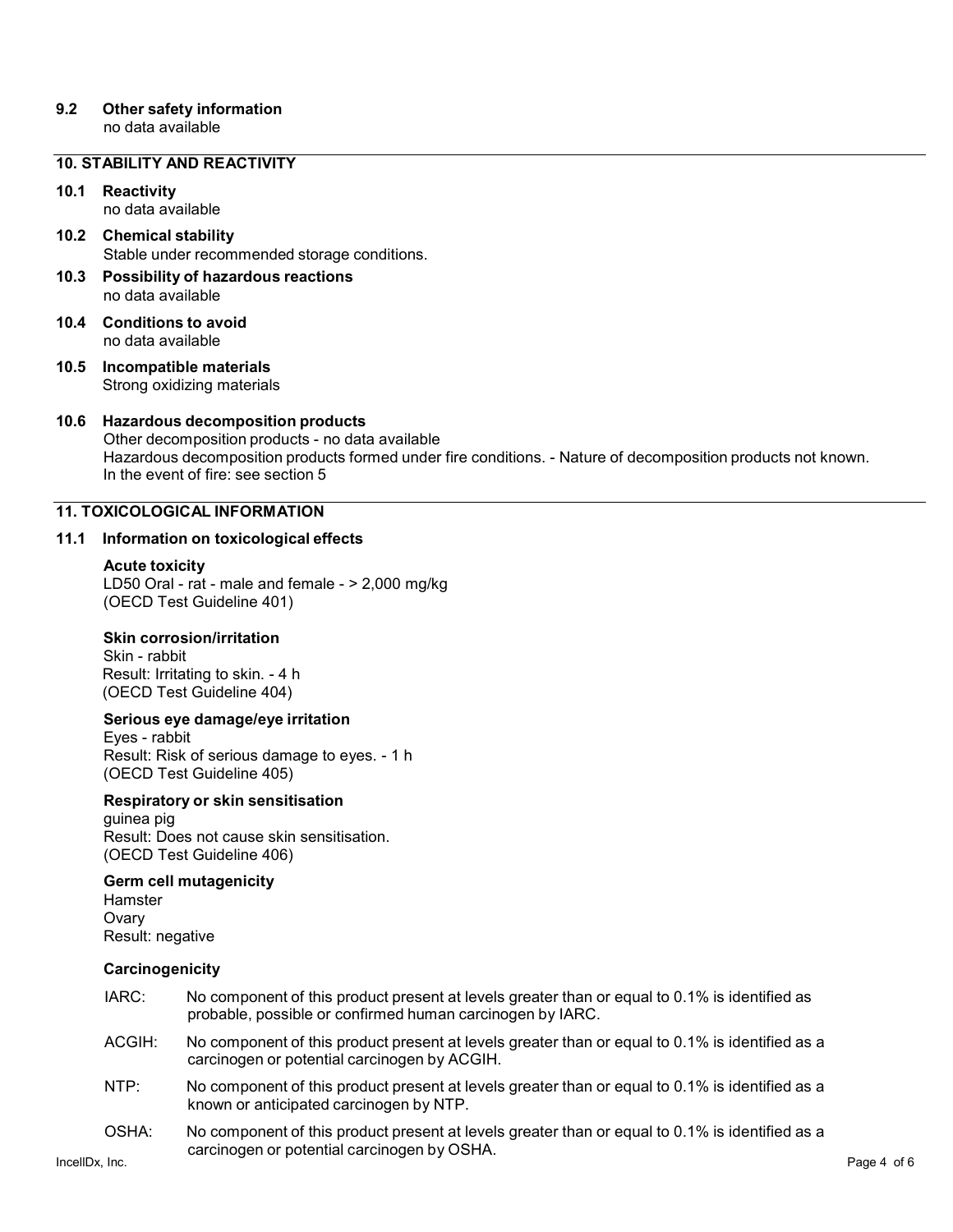#### **Reproductive toxicity**

no data available no data available

#### **Specific target organ toxicity - single exposure** no data available

#### **Specific target organ toxicity - repeated exposure** no data available

#### **Aspiration hazard** no data available

#### **Additional Information**

Liver - Irregularities - Based on Human Evidence (Sodium azide)

Repeated dose toxicity - rat - male and female - Oral - No observed adverse effect level - 15 mg/kg - Lowest observed adverse effect level - 150 mg/kg RTECS: SM9625000 To the best of our knowledge, the chemical, physical, and toxicological properties have not been Thoroughly investigated.

#### **12. ECOLOGICAL INFORMATION**

#### **12.1 Toxicity**

| Toxicity to fish  | static test LC50 - Fundulus heteroclitus - 0.293 mg/l - 96 h                 |
|-------------------|------------------------------------------------------------------------------|
| Toxicity to algae | static test EC50 - Selenastrum capricornutum (green algae) - 1.9 mg/l - 96 h |

# **12.2 Persistence and degradability**

aerobic - Exposure time 28 d Result: 0 % - Not readily biodegradable.

#### **12.3 Bioaccumulative potential**

| <b>Bioaccumulation</b> | Oryzias latipes - 48 h             |
|------------------------|------------------------------------|
|                        | $-0.0047$ ma/l                     |
|                        | Bioconcentration factor (BCF): 261 |
|                        | (OECD Test Guideline 305)          |

#### **12.4 Mobility in soil**

no data available

#### **12.5 Results of PBT and vPvB assessment**

PBT/vPvB assessment not available as chemical safety assessment not required/not conducted

#### **12.6 Other adverse effects**

Very toxic to aquatic life with long lasting effects

### **13. DISPOSAL CONSIDERATIONS**

#### **13.1 Waste treatment methods**

#### **Product**

Offer surplus and non-recyclable solutions to a licensed disposal company.

# **Contaminated packaging**

Dispose of as unused product.

# **14. TRANSPORT INFORMATION**

**DOT (US)** Not dangerous goods

#### **IMDG**